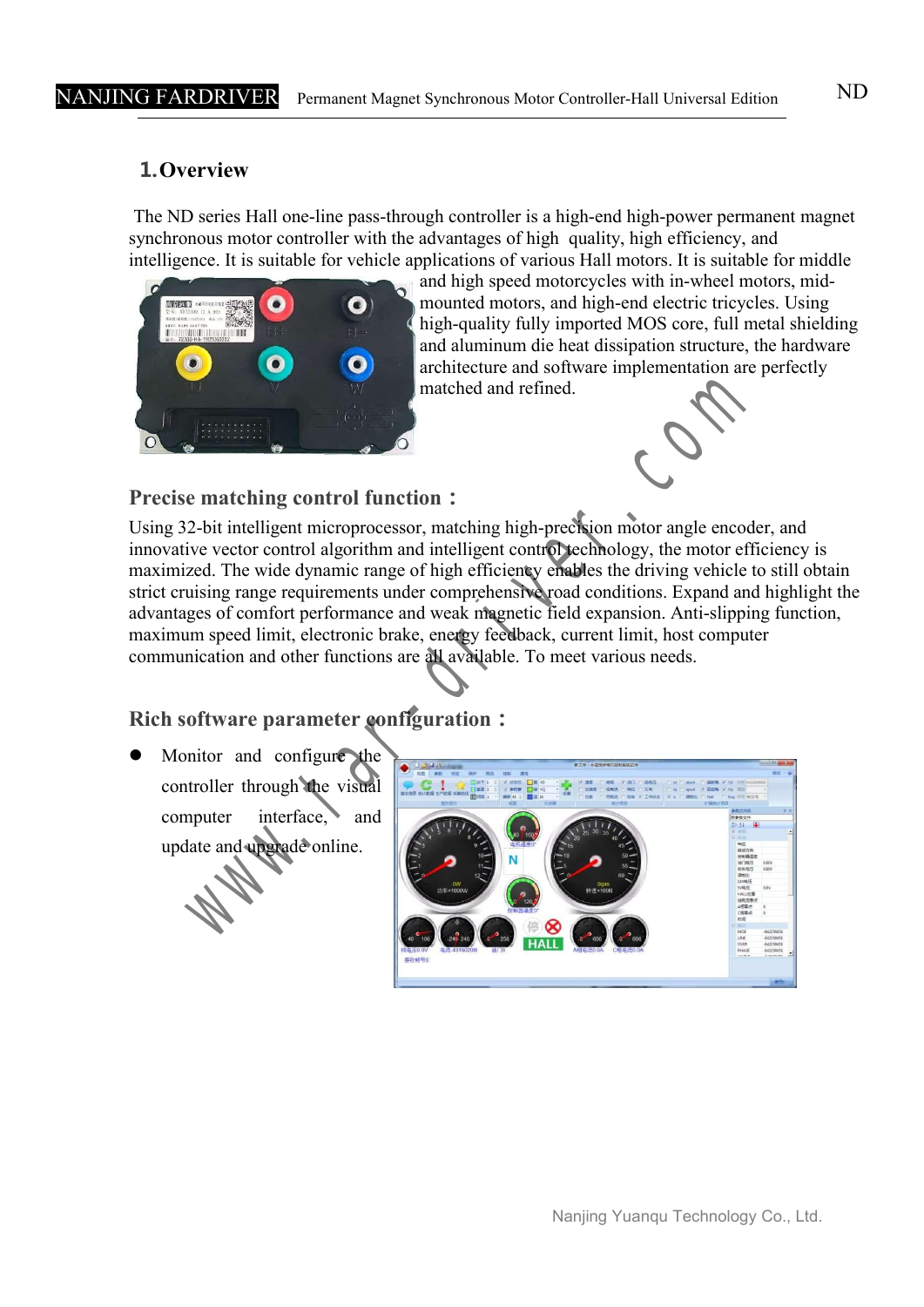# NANJING FARDRIVER Permanent Magnet Synchronous Motor Controller-Hall Universal Edition ND

- The current at different speeds can be adjusted online.
- The maximum speed of forward and backward, economic speed can be set.
- The overall bus current and phase current can be set.
- The accelerator pedal threshold can be set to adjust the response sensitivity of the pedal.

### **Perfect protection function:**

Monitor working voltage, current, temperature, motor, gear, accelerator pedal, brake, etc. Ensure the safety of vehicle driving control:

### **1.Indicator parameters**

| <b>1. Indicator parameters</b> |                                  |                              |                      |                                    |        |                 |
|--------------------------------|----------------------------------|------------------------------|----------------------|------------------------------------|--------|-----------------|
| Model                          | Maximum<br><b>BUS</b><br>Current | Maximu<br>m Phase<br>Current | Operating<br>Voltage | Size                               | Weight | Max.<br>Voltage |
| 72240                          | 80A                              | 300A                         | 48V~72V              | 189mm*121mm*63<br>.5 $\mathbf{mm}$ | 1.7kg  | <b>88V</b>      |
| 72330                          | 120A                             | 400A                         | 48V~72V              | 189mm*121mm*63<br>.5mm             | 1.7kg  | <b>88V</b>      |
| 72490                          | 180A                             | 660A                         | $48V - 72V$          | $189$ mm* $121$ mm* $63$<br>.5mm   | 2.0kg  | 88V             |
| 72800                          | 220A                             | 800A                         | 48V~72V              | 189mm*121mm*63<br>5mm              | 2.0kg  | 88V             |
| 84330                          | 110A                             | 400A                         | 72V-84V              | 189mm*121mm*63<br>.5mm             | 2.0kg  | 100v            |
| 84490                          | 180A                             | 660A                         | 72V~84V              | 189mm*121mm*63<br>.5mm             | 2.0kg  | 100V            |
| 96240                          | 90A                              | 240A                         | 48V~72V              | 189mm*121mm*63<br>.5mm             | 2.0kg  | 110V            |
| 96330                          | 110A                             | 400A                         | 48V~72V              | 189mm*121mm*63<br>.5mm             | 2.0kg  | 110V            |
| 96490                          | 470                              | 660                          | 60V-96V              | 189mm*121mm*63<br>.5 <sub>mm</sub> | 2.1kg  | 110V            |
| 721200                         | 600A                             | 1200A                        | 52V~90V              | 238*155*88mm                       | 4.0kg  | 88V             |
| 721800                         | 800A                             | 1800A                        | 52V~90V              | 238*155*88mm                       | 4.0kg  | 88V             |

| Items            | Norm                                                                   |
|------------------|------------------------------------------------------------------------|
| Functional ways  | Dual current loop true vector control                                  |
|                  | Speedometer display Isolated pulse meter or CAN<br>communication meter |
| Energy feedback  | be provided with                                                       |
| Protection level | Fully sealed potting                                                   |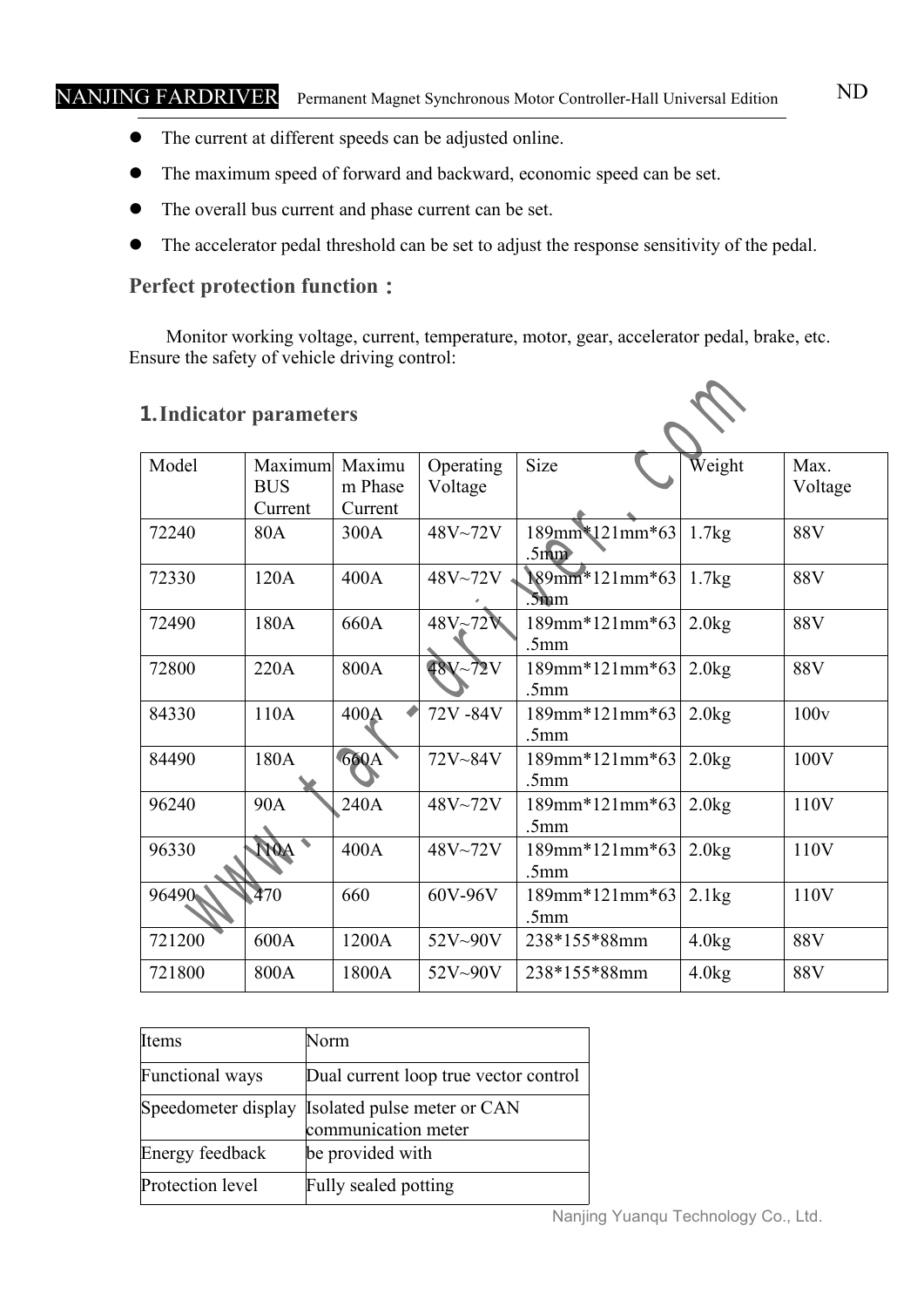NANJING FARDRIVER Permanent Magnet Synchronous Motor Controller-Hall Universal Edition ND

| Insulation class          | DC1000V Leakage current 0.05                   |  |
|---------------------------|------------------------------------------------|--|
| Working temperature       | $-30^{\circ}\text{C}\sim+55^{\circ}\text{C}$   |  |
| Storage temperature       | $-45^{\circ}\text{C}\!\sim+85^{\circ}\text{C}$ |  |
| Efficiency                | 99%                                            |  |
| Cooling method            | Natural Cooling                                |  |
| Vibration standard        | GB/T2423                                       |  |
| Heat release requirements | Good ventilation or increase air cooling       |  |

# **3.Wiring diagram**

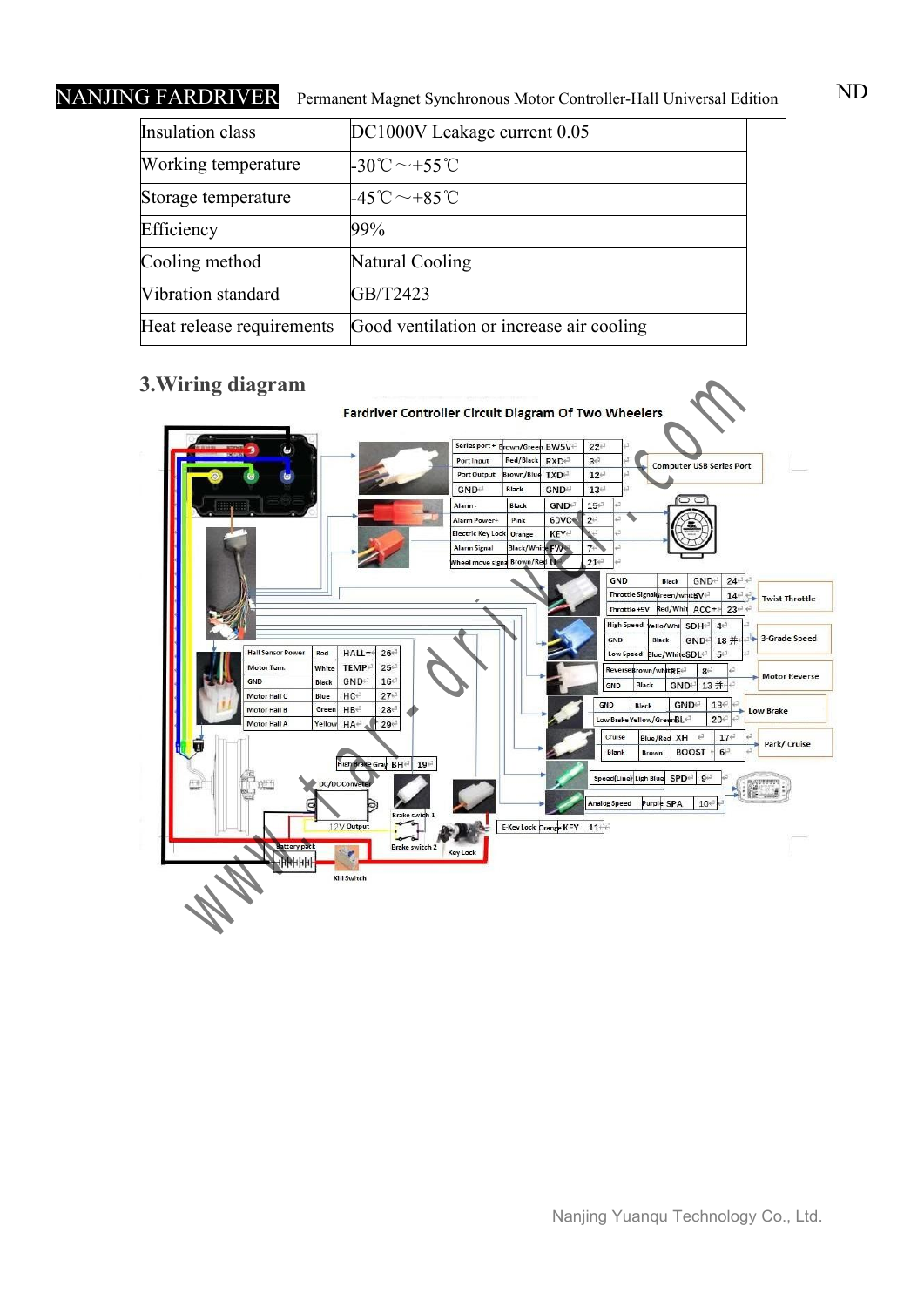**Dimensions** S24 controller size chart  $222mm$ 207mm  $Ø7.5mm*4$  $\Theta$ M6 x 1 \*5 142mm 127mm www.far-driver.com $\bigcirc$  $\bullet$ 亚亚 **CONTRACTOR DE LA CONTRACTION DE LA CONTRACTION DE LA CONTRACTION DE LA CONTRACTION DE LA CONTRACTION DE LA CONTRACTION DE LA CONTRACTION DE LA CONTRACTION DE LA CONTRACTION DE LA CONTRACTION DE LA CONTRACTION DE LA CONTRA** 238mm 223mm  $\bullet$ S60控制器尺寸图 140mm Nanjing Yuanqu Technology Co., Ltd.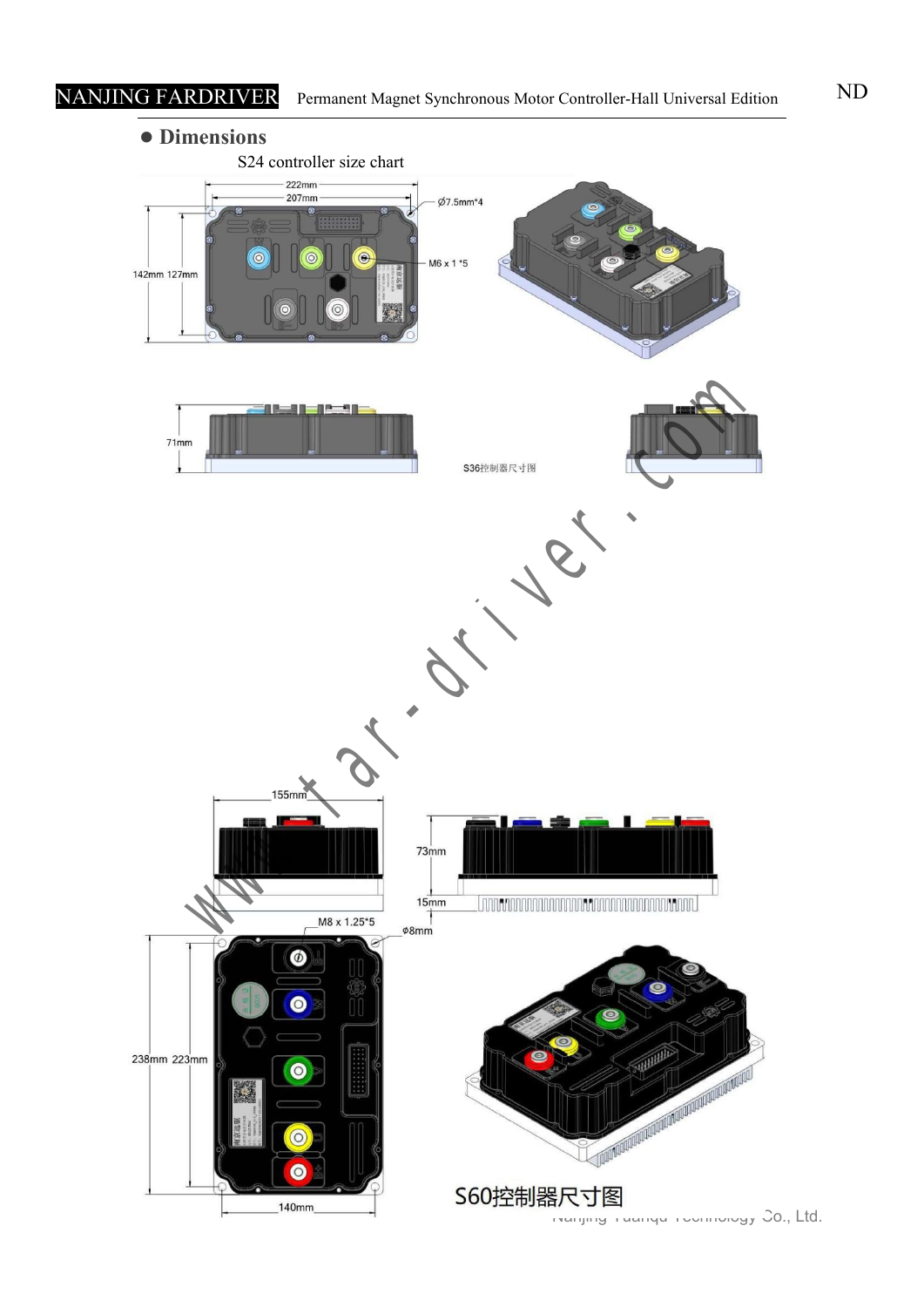## **Electrical characteristics:**

| No.            | Items                            |                                                                         |                |
|----------------|----------------------------------|-------------------------------------------------------------------------|----------------|
| $\mathbf{1}$   | Motor HALL+                      | $14V$ (No load)<br>8V/30mA load                                         |                |
| $\overline{2}$ | Accelerator power<br>supply 5V   | 5.1V                                                                    | optional       |
| 3              | Accelerator pedal                | $0.5V - 4.3V$                                                           | Setting on the |
|                | signal                           | 1.1V~3.9V                                                               | computer       |
| 4              | BW5V                             | Bluetooth 5V, To power the Bluetooth module                             |                |
| 5              | High gear/low gear               | Dangling invalid                                                        |                |
|                |                                  | Effective GND(ground) wire                                              |                |
| 6              | Back gear                        | Dangling invalid                                                        |                |
|                |                                  | GND or positive electricity connection is valid                         |                |
| 7              | Alarm signal                     | Dangling invalid                                                        |                |
|                |                                  | GND or battery connection is valid                                      |                |
| 8              | Low-voltage brake                | Hanging driving and GND parking                                         | Setting on the |
|                |                                  | Hanging parking and GND driving                                         | computer       |
| 9              | High-voltage brake               | Hanging driving and positive electricity or 12V                         | Setting on the |
|                |                                  | connection parking                                                      | computer       |
|                |                                  | Hanging parking and positive electricity or 12V<br>connection driving   |                |
| 10             | Small key switch                 | That is, the electric door lock signal supplies                         |                |
|                | output                           | power to the controller                                                 |                |
| 11             | <b>RX</b>                        | Computer receiving signal, controller output,<br>TTL level              |                |
| 12             | <b>TX</b>                        | Computer sending signal, controller input, TTL<br>level                 |                |
| 13             | <b>GND</b>                       | <b>GND</b>                                                              |                |
|                |                                  |                                                                         |                |
|                |                                  |                                                                         |                |
|                |                                  |                                                                         |                |
|                | · Outgoing Interface description |                                                                         |                |
|                |                                  |                                                                         |                |
|                |                                  | 6.1 Plastic Shell Controller Hall One-line Pass Version Outlet Diagram, |                |

**Outgoing interface description**

6.1 Plastic Shell Controller Hall One-line Pass Version Outlet Diagram, It is suitable for Hall one-line communication controller.

30PIN connector recommended color definition

| 21               | 22           | 23               | 24         | 25          | 26         | 27          | 28         | 29        | 30     |
|------------------|--------------|------------------|------------|-------------|------------|-------------|------------|-----------|--------|
| U                |              | $ACC+$           | <b>GND</b> | <b>TEMP</b> | $HALL+$    | HC          | HB         | HA        |        |
| brown and<br>red |              | White<br>and red | black      | white       | red        | blue        | green      | yellow    |        |
| 11               | 12           | 13               | 14         | 15          | 16         | 7           | 18         | 19        | 20     |
| 60VKEY           | <b>TXD</b>   | <b>GND</b>       | <b>SV</b>  | <b>GND</b>  | <b>GND</b> | <b>XH</b>   | <b>GND</b> | <b>BH</b> | BL     |
| orange           | <b>Brown</b> | black            | White      | black       | black      | <b>Blue</b> | black      | Grey      | Yellow |
|                  | and blue     |                  | land       |             |            | and red     |            |           | and    |

ND

Nanjing Yuanqu Technology Co.,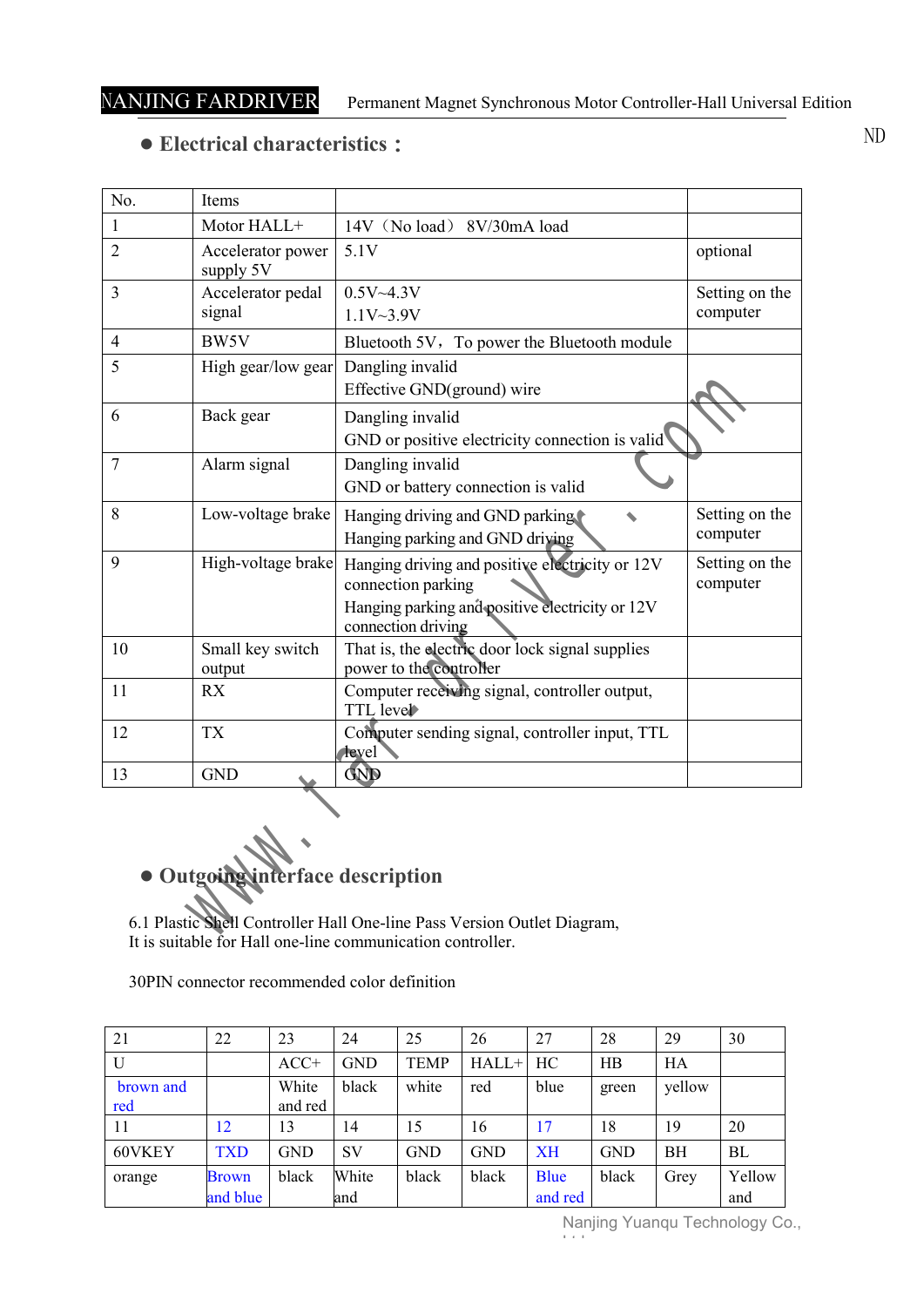NANJING FARDRIVER Permanent Magnet Synchronous Motor Controller-Hall Universal Edition

|        |      |              | green      |             |       |              |              |            | green      | ND |
|--------|------|--------------|------------|-------------|-------|--------------|--------------|------------|------------|----|
|        |      |              |            |             |       |              |              | <b>C</b>   | 10         |    |
| 60VKEY | 60VC | <b>RXD</b>   | <b>SDH</b> | <b>SDL</b>  | BOOST | FW/FD        | RE           | <b>SPD</b> | <b>SPA</b> |    |
| orange | pink | <b>Black</b> | Yellow     | <b>Blue</b> | brown | <b>Black</b> | <b>Brown</b> | Light      | purple     |    |
|        |      | and red and  |            | and         |       | and          | and          | blue       |            |    |
|        |      |              | white      | white       |       | white        | white        |            |            |    |



| 109<br>8                            | $5 \quad 4 \quad 3$<br>$2^{n}1$<br>6<br>$\overline{7}$<br>20 19 18 17 16 15 14 13 12 11<br>30 29 28 27 26 25 24 23 22 21 |                      |                        |                                 |     |
|-------------------------------------|--------------------------------------------------------------------------------------------------------------------------|----------------------|------------------------|---------------------------------|-----|
|                                     |                                                                                                                          |                      |                        |                                 |     |
| Connector                           |                                                                                                                          | Description          | color                  | Definition                      | pin |
| Hall wire<br>length:290mm           |                                                                                                                          | Motor 12V            | red                    | <b>HALL</b><br>$\boldsymbol{+}$ | 26  |
|                                     |                                                                                                                          | Motor<br>temperature | white                  | <b>TEMP</b>                     | 25  |
|                                     |                                                                                                                          | Motor wire GND       | black                  | <b>GND</b>                      | 16  |
|                                     |                                                                                                                          | Motor wire C         | blue                   | HC                              | 27  |
|                                     |                                                                                                                          | Motor wire B         | green                  | HB                              | 28  |
|                                     |                                                                                                                          | Motor wire A         | yellow                 | HA                              | 29  |
| Electric door lock<br>length: 290mm |                                                                                                                          | Electric Key Lock    | orange                 | <b>KEY</b>                      | 11  |
| Cruise<br><b>BOOST</b>              |                                                                                                                          | Cruise               | <b>Blue</b> and<br>red | XH                              | 17  |
| Length: 290mm                       |                                                                                                                          | <b>BOOST</b>         | brown                  | <b>BOOS</b><br>$\mathbf T$      | 6   |
| Low-voltage:<br>Length: 290mm       |                                                                                                                          | <b>GND</b>           | black                  | <b>GND</b>                      | 18  |
|                                     |                                                                                                                          | Low-voltage<br>brake | Yellow and<br>green    | <b>BL</b>                       | 20  |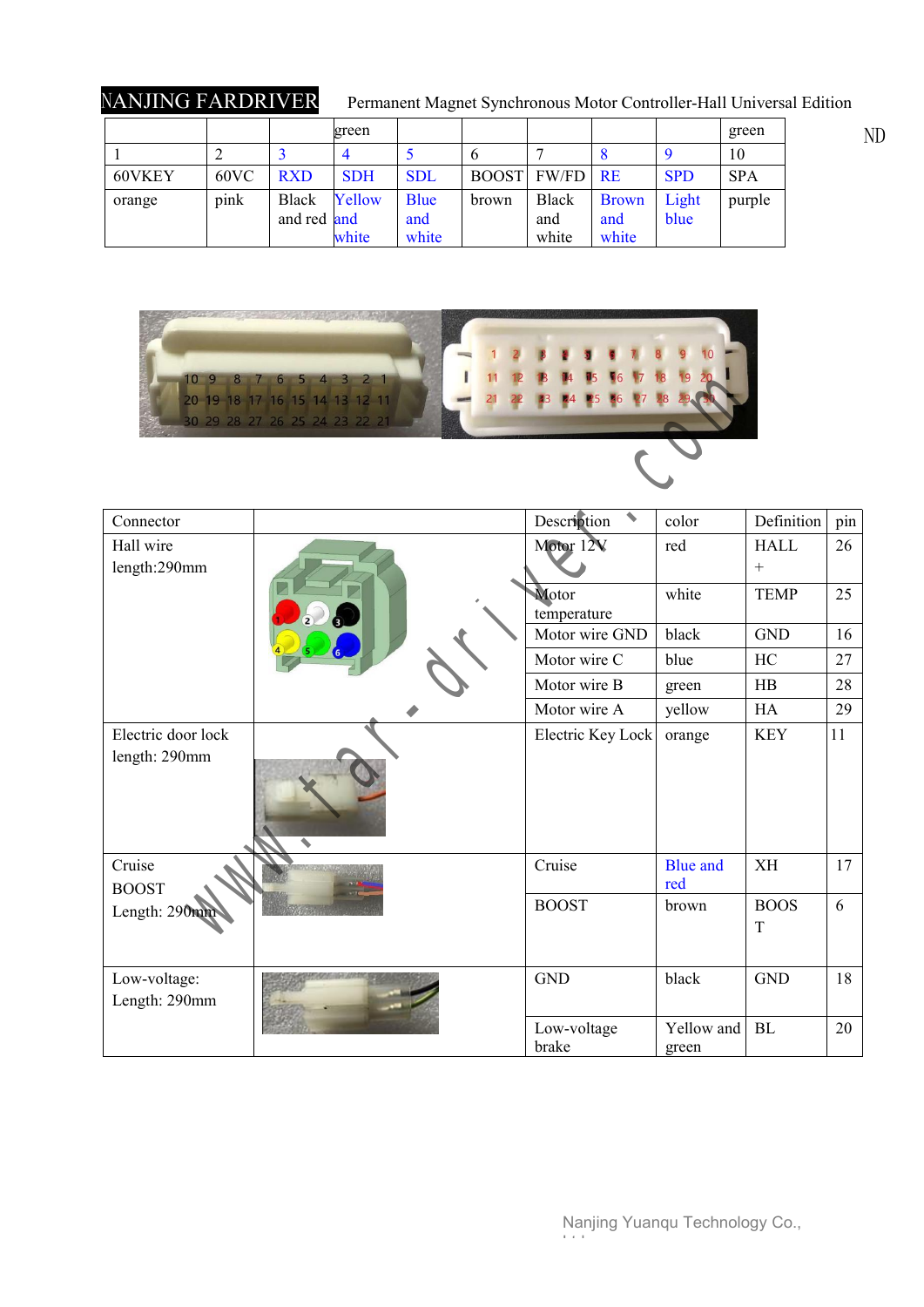| NANJING FARDRIVER                              | Permanent Magnet Synchronous Motor Controller-Hall Universal Edition       |                             |                                          |                      |                  |
|------------------------------------------------|----------------------------------------------------------------------------|-----------------------------|------------------------------------------|----------------------|------------------|
| Analog<br>speedometer<br>wire<br>Length: 290mm |                                                                            | Analog<br>speedometer       | purple                                   | SPA                  | $ 10\rangle$     |
| High voltage<br>brake<br>Length: 290mm         |                                                                            | High voltage<br>brake       | Grey                                     | $\mathbf{BH}$        | 19               |
| Throttle length:                               |                                                                            | <b>GND</b>                  | black                                    | $\operatorname{GND}$ | 24               |
| 290mm                                          |                                                                            | Throttle signal             | Green<br>and<br>white                    | $\mathrm{SV}$        | 14               |
|                                                |                                                                            | Throttle power              | Red<br>and $\blacktriangleleft$<br>white | $ACC+$ 23            |                  |
| Anti-theft signal<br>length: 290mm             |                                                                            | Anti-theft                  | White<br>and<br>black                    | ${\rm FW}$           | $\overline{7}$   |
|                                                |                                                                            | Phase wire                  | brown                                    | ${\bf U}$            | 21               |
|                                                |                                                                            | Electric door<br>lock.      | orange                                   | <b>KEY</b>           | $\mathbf{1}$     |
| Anti-theft power<br>supply<br>Length: 290mm    |                                                                            | $\frac{1}{2}$ Electricity + | Pink<br>and<br>red                       | $60VC$ 2             |                  |
|                                                |                                                                            | Electricity -               |                                          | $\operatorname{GND}$ | 15               |
| High and low<br>Level Speed<br>length: 290mm   |                                                                            | High speed                  | White<br>and<br>yellow                   | <b>SDH</b>           | $\overline{4}$   |
|                                                | Three-core female                                                          | $\operatorname{GND}$        | black                                    | $\operatorname{GND}$ | 18<br>(together) |
|                                                | headgear P short-circuited three-core male<br>head (high speed by default) | Low speed                   | <b>Blue</b><br>and<br>white              | ${\rm SDL}$          | $\sqrt{5}$       |
| Reverse<br>Length:290mm                        |                                                                            | Back gear                   | <b>Brown</b><br>and<br>white             | RE                   | $\,8\,$          |
|                                                |                                                                            | $\operatorname{GND}$        | black                                    | $\operatorname{GND}$ | 13(together)     |
|                                                |                                                                            |                             |                                          |                      |                  |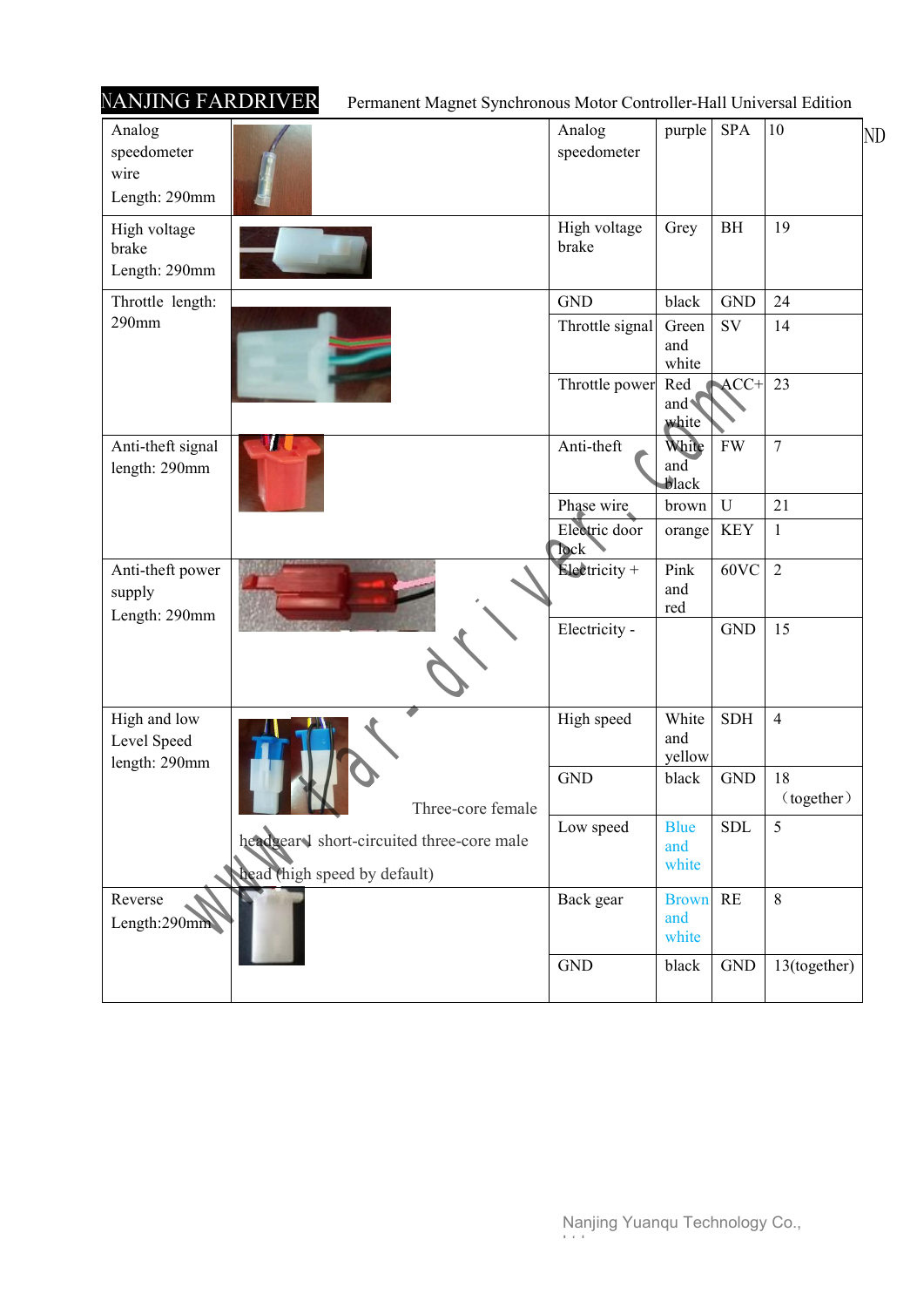### NANJING FARDRIVER Permanent Magnet Synchronous Motor Controller-Hall Universal Edition

| Speed Velocity<br>pulse signal<br>Length: 290mm |  | Speed pulse / one wire | Light blue         | <b>SPD</b>     | 9              | $\overline{\rm ND}$ |
|-------------------------------------------------|--|------------------------|--------------------|----------------|----------------|---------------------|
| Program port<br>Length: 190m m                  |  | Serial power supply    | brown and<br>green | <b>BW5V</b> 22 |                |                     |
|                                                 |  | Serial port            | Black and red RXD  |                | $\overline{3}$ |                     |
|                                                 |  | Serial port            | Brown and<br>blue  | <b>TXD</b>     | 12             |                     |
|                                                 |  | <b>GND</b>             | black              | <b>GND</b>     | 13             |                     |

www.far-driver.com

Nanjing Yuanqu Technology Co.,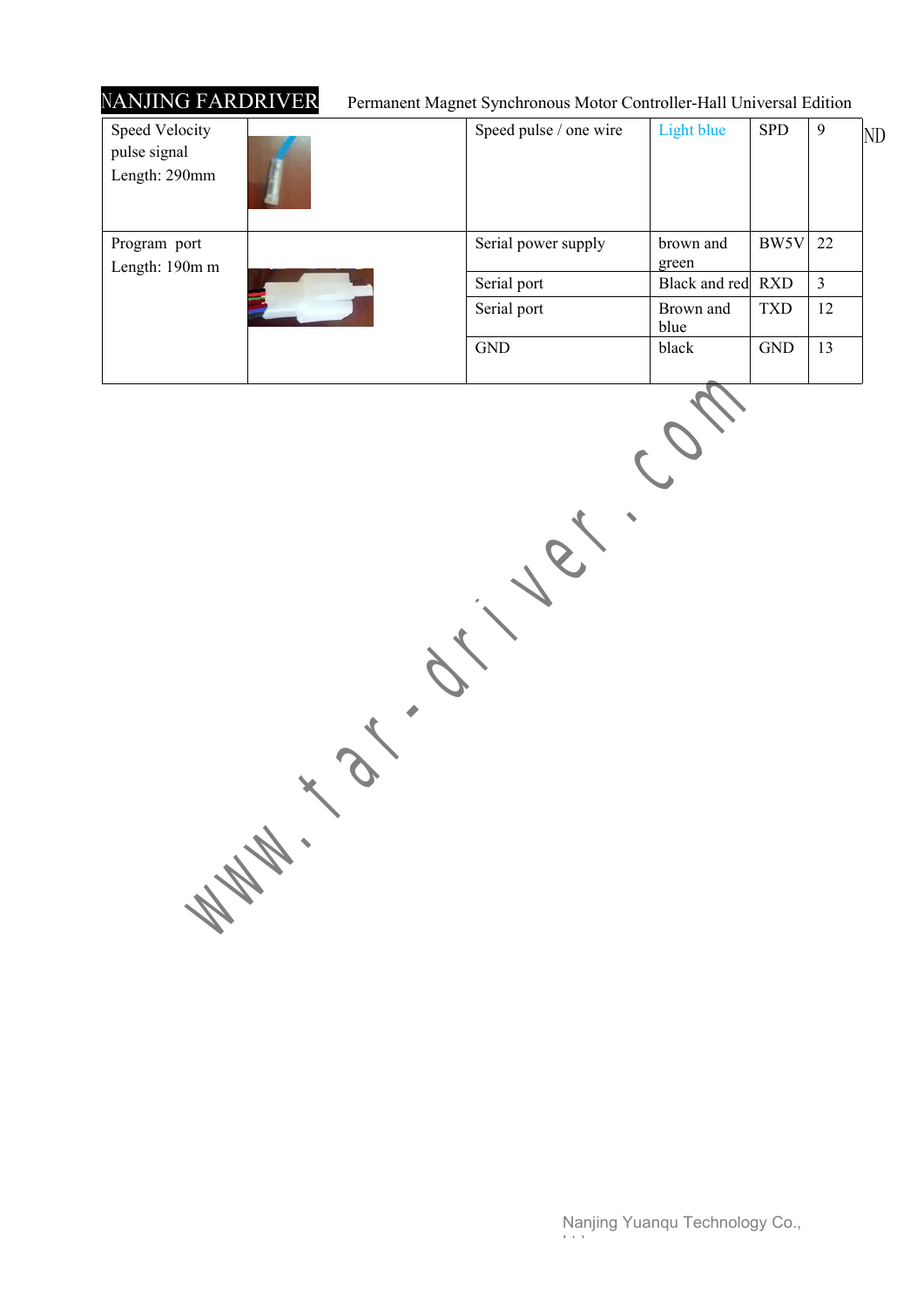### NANJING FARDRIVER Permanent Magnet Synchronous Motor Controller-Hall Universal Edition

### **Buzzer alarm**

The controller is equipped with a buzzer. When an alarm occurs, the buzzer will send out corresponding alarm information.

7.1 Description of the number of buzzer alarm sounds:

7.1.1 When the machine is turned on normally, the buzzer will sound once and then stop.

7.1.2 If there is a long beep, please check whether the brake and accelerator are effective at the same time. With this function, you can check whether the brakes and accelerators are normal: step on the buzzer at the same time, and let go of any one of them will not sound.

7.1.3 If there are 2 short beeps and 1 long beep, the cycle repeats, indicating that the controller is in the self-learning state, and the self-learning should be completed according to the self-learning operation steps. 7.1.4 If there are 2 short beeps, pause for a while, and then a short beep, repeating again and again, it means that the controller program verification has failed. In this case, update the program again. 7.1.5 If there are 4 short beeps, 1 long beep, and 5 short beeps, the cycle repeats, indicating that the upgraded program does not match the controller. Please check whether the program is consistent with the model on the controller label. If it does not, find the matching program again upgrade.

|                |                                      |                     | pgraded program does not match the controller. Please check whether the program is consistent with the<br>nodel on the controller label. If it does not, find the matching program again upgrade.<br>.1.6 If there are 1 to 15 beeps, judge the fault based on the number of sounds. The fault table is as follows: |
|----------------|--------------------------------------|---------------------|---------------------------------------------------------------------------------------------------------------------------------------------------------------------------------------------------------------------------------------------------------------------------------------------------------------------|
|                |                                      |                     |                                                                                                                                                                                                                                                                                                                     |
|                | Fault description                    | Number of<br>sounds |                                                                                                                                                                                                                                                                                                                     |
| $\vert$ 1      | Motor Hall fault                     |                     | The signal wire between the controller and the<br>motor is not connected properly.                                                                                                                                                                                                                                  |
| $\overline{2}$ | Accelerator pedal<br>failure         |                     | The accelerator does not return to zero, or the<br>accelerator pedal is broken. Note that the fault<br>will be displayed by default when the controller is<br>restarted, and the fault will disappear after the<br>self-check is passed.                                                                            |
| $\vert$ 3      | Current protection<br>restart        | 13                  | Abnormal protection alarm                                                                                                                                                                                                                                                                                           |
| 4              | phase current<br>overcurrent         |                     | Abnormal protection alarm                                                                                                                                                                                                                                                                                           |
| 5              | Voltage failure                      |                     | The voltage is too low or too high, which exceeds<br>the allowable range of the controller.                                                                                                                                                                                                                         |
| 6              | Anti-theft alarm.<br>signal          |                     | reserved                                                                                                                                                                                                                                                                                                            |
| 7              | Motor over<br>temperature            |                     | Motor temperature is too low or too high beyond<br>the scope of use                                                                                                                                                                                                                                                 |
| $\vert 8$      | Controller over<br>temperature       | 8                   | The temperature of the controller is too low or too<br>high beyond the use range                                                                                                                                                                                                                                    |
| 9              | phase current<br>overflow            | 19                  | Abnormal protection alarm                                                                                                                                                                                                                                                                                           |
| $ 10\rangle$   | 10-phase current<br>zero point fault | $ 10\rangle$        | Controller internal alarm                                                                                                                                                                                                                                                                                           |
| 11             | Phase line short<br>circuit fault    | 11                  | The phase line is short-circuited, or the motor is<br>faulty.                                                                                                                                                                                                                                                       |
| $ 12\rangle$   | wire current zero<br>point fault     | 12                  | Controller internal alarm                                                                                                                                                                                                                                                                                           |
| $ 13\rangle$   | MOSFET upper                         | $ 13\rangle$        | The upper bridge of the controller is damaged                                                                                                                                                                                                                                                                       |

ND